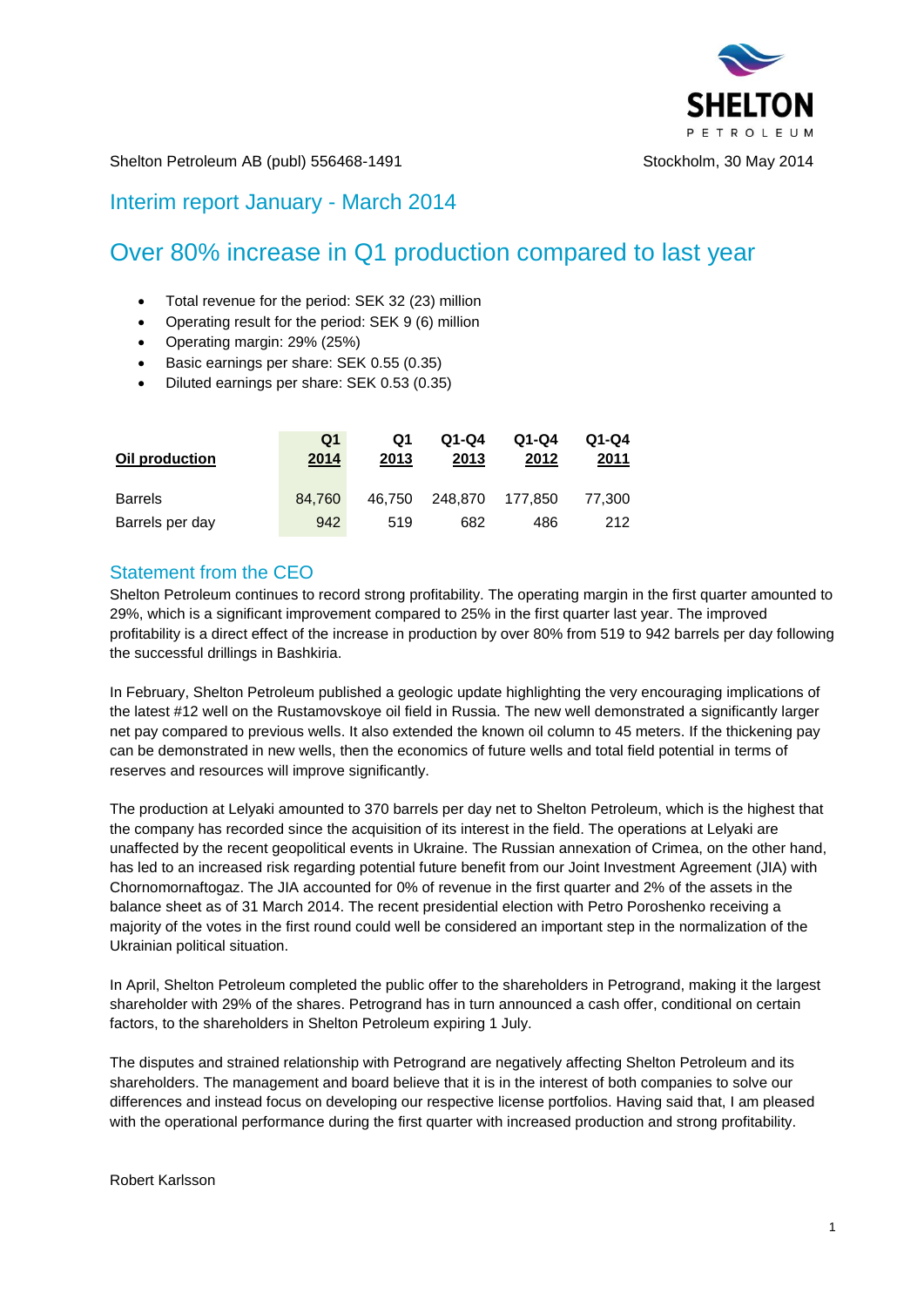

# January - March 2014

### **Financial development**

Revenue from oil sales amounted to SEK 32 (23) million. During the period, Shelton Petroleum sold 74,370 (43,410) barrels of oil and produced 84,760 (46,750) barrels of oil. The production has increased in both Russia and Ukraine compared to the same period last year. The prices of oil in USD in both Russia and Ukraine were slightly lower compared to the same period of 2013.

The average daily production during the period amounted to 942 barrels compared to 519 barrels in 2013 and 455 barrels in 2012.



The company reported an operating result for the period January – March 2014 of SEK 9 (6) million.

The group held SEK 28 million in cash and cash equivalents at the end of the period compared to SEK 34 million at 31 December 2013. Cash flow for the period was SEK -5 (-8) million. Cash flow from operational activities was SEK 5 (2) million for the period. In January Shelton Petroleum paid back a convertible loan to Petrogrand in the amount of SEK 185 million. The cash used to pay back the loan was held on a blocked account.

The company's accounts receivable, included in other current receivables in the balance sheet, amounted to SEK 43 (38) million. At the end of 2013 the accounts receivable amounted to SEK 49 million of which SEK 15 million is outstanding as of 29 May 2014. SEK 41 million of the accounts receivable balance at the end of March is related to sale of oil from the Lelyaki field, where the buyer of the oil makes payments with delays. The validity and the outstanding amount as of 31 March 2014 have been confirmed by the counterparty. Management believes that the receivables will be settled in full and monitors the situation closely.

Shelton Petroleum's wholly owned Canadian subsidiary has received approximately SEK 8 million in dividends from Kashtan Petroleum, operator of the Lelyaki field, during the period January – May 2014 that can be used freely within the Shelton Petroleum group for investments and working capital.

Investments in exploration and development activity amounted to a total of SEK 8 (10) million for the period.

Non-current financial assets amounted to SEK 80 million at the end of the period compared to SEK 0 million at 31 December 2013, and consisted of shares in Petrogrand. As of 31 March 2014 Shelton Petroleum had acquired 10,051,912 shares in Petrogrand, see below.

Shareholders' equity per share at 31 March 2014 was SEK 21.25 (26.20) and the equity to assets ratio was 83 (55) %. In January 2014 Shelton Petroleum settled the convertible loan from Petrogrand AB which increased the equity to assets ratio.

During the first quarter of 2014 the currencies of Russia and Ukraine have weakened against the Swedish Krona. As of 31 March 2014 the Russian Rouble depreciated by 8% and the Ukrainian Hryvnja by 22% against the Swedish Krona compared to the exchange rate at 31 December 2013. As a result of the weakened local currencies Shelton Petroleum reports translation differences in other comprehensive income of SEK -52 (-2) million in the first quarter. The translation differences arise when the income statement and balance sheet of the Russian and Ukrainian entities' are translated from local currency to SEK. The translation differences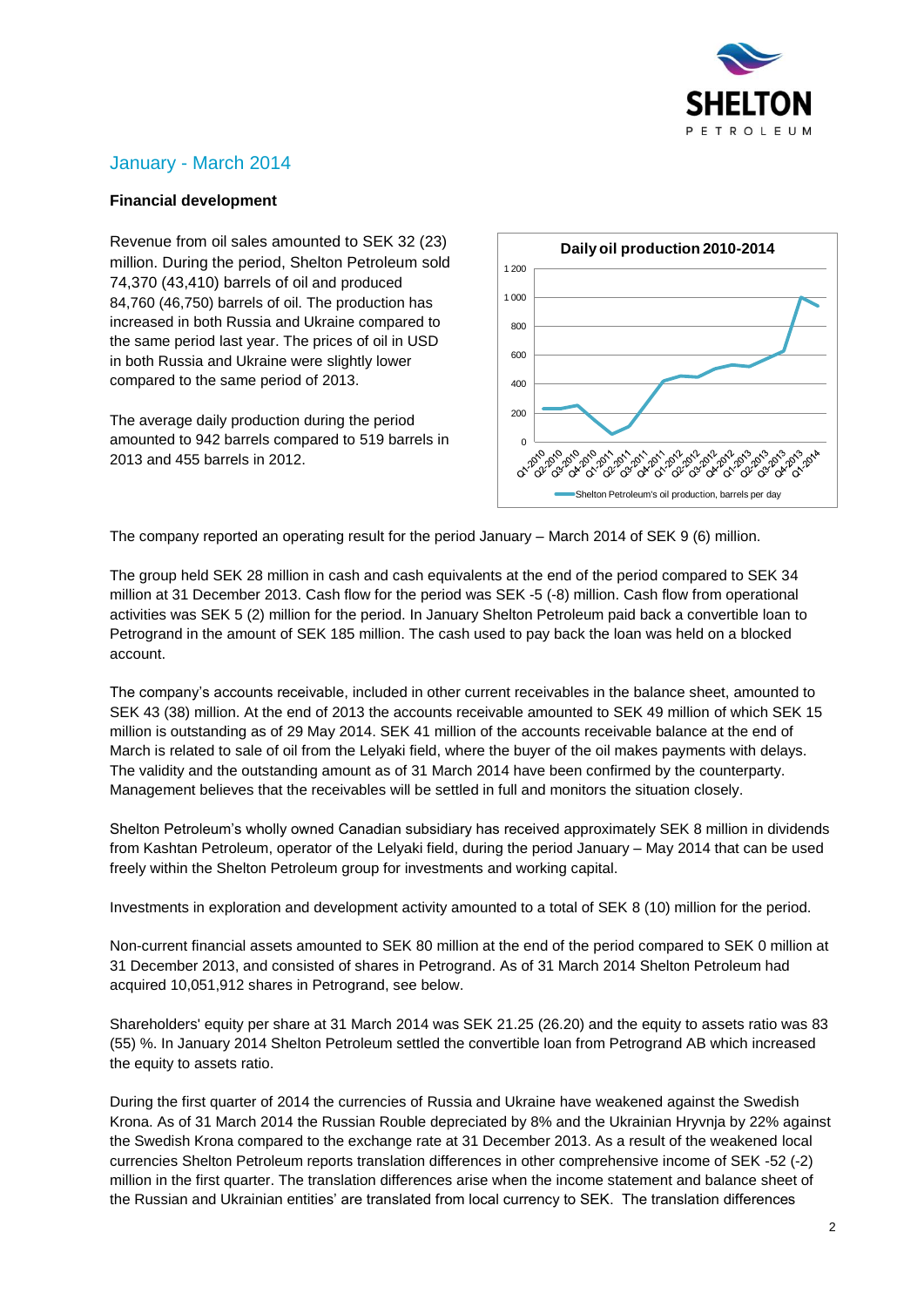

mainly relate to intra-group loans and fixed assets that do not affect cash flow. See note 7 for a table of exchange rates that have been used.

Shelton Petroleum's wholly owned subsidiary Shelton Canada Corp is party to a Joint Investment Agreement (JIA) with Chornomornaftogaz (CNG) regarding three licenses in the Azov Sea and Black Sea to which CNG is the license holder. Following a referendum on 16 March 2014, Crimea has declared independence from Ukraine and requested to be part of the Russian Federation, which has been granted by the Russian President and the Russian Parliament. The new Crimean Prime-minister has declared that the CNG interests on Crimea have been nationalized by the Crimean Republic. It has been reported that private interests and agreements will be respected. Neither the referendum nor the nationalization of CNG, which is in violation of the Ukrainian constitution, has been recognized by the government in Kiev or the Western community.

Due to the events described above, the board of directors of Shelton Petroleum perceives an increased risk regarding potential future financial benefit from the JIA with CNG. The company will continue to closely monitor the developments and believes that a potential adjustment of the values can be made only when the situation has normalized. The JIA accounted for 0 per cent of Shelton Petroleum's revenue and profit in the first quarter 2014 and approximately 2 per cent of total assets in the balance sheet as of 31 March 2014. The carrying value of the JIA was SEK 10 million, net of deferred taxes, as of 31 March 2014.

### **Public offer to the shareholders of Petrogrand AB**

In January 2014 Shelton Petroleum announced a public offer to the shareholders of Petrogrand AB ("Petrogrand"). Initially Shelton Petroleum offered 0.3 shares of series B in Shelton Petroleum for each share in Petrogrand. The offer was subsequently raised to 0.34 and finally to 0.44 shares. On 14 April 2014 Shelton completed the offer. On the completion date Shelton Petroleum had received 11,585,308 shares in Petrogrand and in exchange for those shares issued 5,097,534 shares of series B in Shelton Petroleum.

On 21 March, Petrogrand announced an offer to the shareholders of Shelton Petroleum.

#### **Russian operations**

Shelton Petroleum's production of oil in Russia during the first quarter amounted to 51,500 (17,655) barrels. Production per day amounted to 572 (196) barrels, which is an increase of 192% compared to the same quarter last year. Revenue in the first quarter for the Russian segment amounted to SEK 12 (4) million and operating profit to SEK 5 (1) million, corresponding to an operating margin of 42% (25%). The higher operating margin compared to previous periods is due to the economies of scale that the incremental production provides.

During the quarter, Shelton Petroleum announced a geologic update on the company's new and improved view on its Russian oil fields following the positive drilling results of the recent #12 well. The well demonstrated a net pay of nine meters compared to up to three meters in previous wells. It also extended the known oil column to 45 meters. If the thickening pay can be demonstrated in new wells, then the economics of future wells and total field potential in terms of reserves and resources will improve significantly.

#### **Ukrainian operations**

Production in the first quarter amounted to 33,260 (29,095) barrels. Production per day amounted to 370 (323) barrels which is an increase by 16% compared to the same quarter last year. This is the highest production that the company has recorded since the acquisition of its interest in the field.

Revenue in the first quarter in the Ukrainian segment amounted to SEK 20 (18) million and operating profit to SEK 8 (8) million, corresponding to an operating margin of 41% (44%).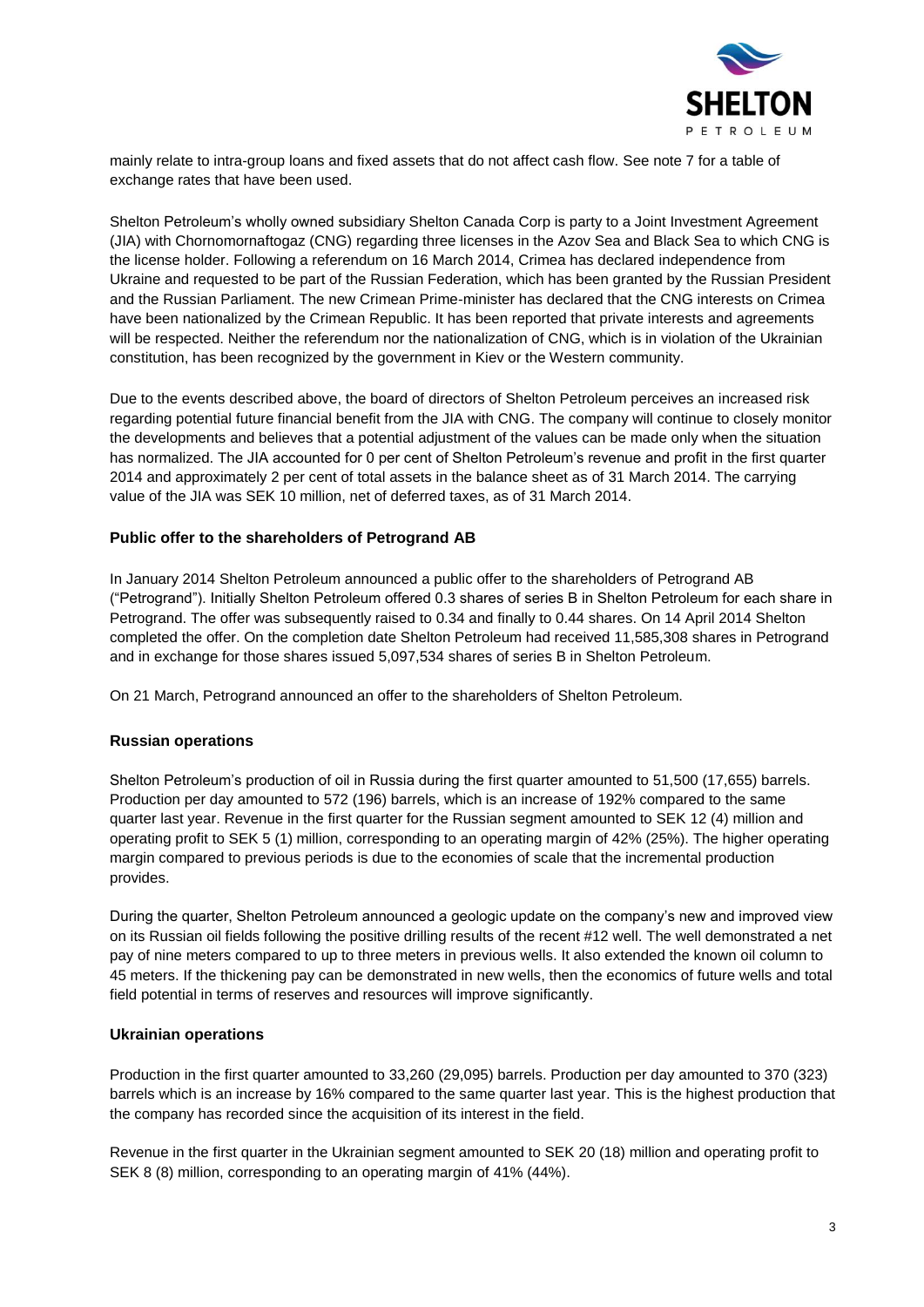

Shelton Petroleum (Zhoda 2001 Corporation) and its partner Ukrnafta, Ukraine's largest oil and gas company continue the field development program on the Lelyaki field. The objective is to step by step enhance productivity and increase production volumes through a program consisting of new wells, sidetracks and workovers.

# Significant events occurring after the reporting period

On 14 April 2014 Shelton Petroleum finalized and completed the offer to the shareholders of Petrogrand AB. In total Shelton Petroleum acquired 11,585,308 shares in Petrogrand AB, corresponding to 28.8 percent of the votes and shares of Petrogrand AB.

On 22 April 2014 the Swedish Companies Registration Office (*Sw. Bolagsverket*) published a notice for an extraordinary general meeting in Shelton Petroleum to be held on 13 May 2014. The meeting was to appoint a new board of directors in Shelton Petroleum. The extraordinary meeting had been requested by Petrogrand AB on 18 March 2014. Following a ruling by the Administrative Court of Appeal (*Sw. Kammarrätten*) on 29 April 2014 in favor of Shelton Petroleum, the notice for the extraordinary meeting was cancelled.

On 2 May 2014 Shelton Petroleum held an extraordinary meeting that resolved to appoint a minority auditor.

On 14 May 2014 Shelton Petroleum repurchased SEK 9.5 million of the outstanding convertible bond 2013/2014 in exchange for shares of series A in Shelton Petroleum.

On 19 May 2014 Shelton Petroleum announced a new date for the annual general meeting, which will be held on 30 June 2014.

# Change of number of shares

In March 2014 Shelton Petroleum issued 4,422,841 shares of series B and in April 2014 Shelton issued 674,693 shares of series B under the public offer to the shareholders of Petrogrand AB. In May 2014 Shelton Petroleum repurchased part of the outstanding convertible bond 2013/2014 in exchange for shares of series A. As a result the company issued 593,750 shares of series A. Following the issues of shares of series A and B the total number of shares in Shelton Petroleum amounts to 17,854,372, divided into 764,330 of series A and 17,090,042 of series B. The number of votes in the company increased by 11,035,034 the total number of votes amounts to 24,773,342. The share capital in Shelton Petroleum increased by SEK 28,456,420 and amounts to SEK 89,271,860.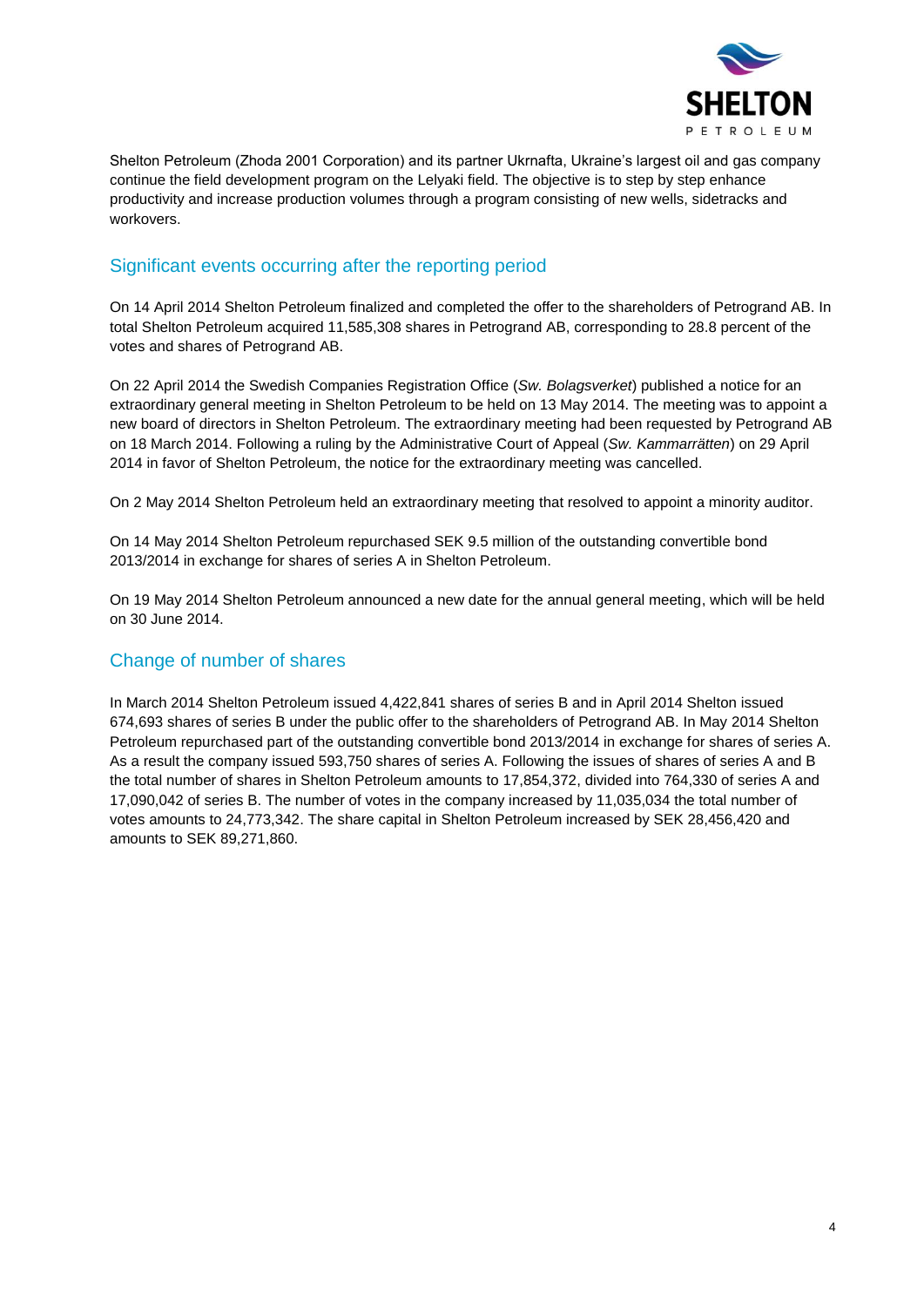

# The parent company

The parent company's total assets as at the period end amounted to SEK 402 (512) million. Cash and cash equivalents amounted to SEK 22 (26) million. The result after tax January – March 2014 was SEK 7 (-1) million.

# Annual General Meeting and dividend

The annual general meeting will be held on 30 June 2014 in Stockholm. The Board proposes that no dividend is paid for the financial year 2013.

## Risk factors and uncertainties

A detailed description of the risks facing the company can be found in the 2013 annual report. Risks include exploration risk, oil price risk, exchange rate risk, liquidity risk, credit risk, interest rate risk and political risk, among others.

# Upcoming financial reporting

| Interim Report January - June 2014      | 22 August 2014   |
|-----------------------------------------|------------------|
| Interim Report January – September 2014 | 21 November 2014 |
| Annual General Meeting 2014             | 30 June 2014     |

## Publication under Swedish law

Shelton Petroleum is publishing this information in accordance with the Swedish Financial Markets Act (Sw. Lag om värdepappersmarknaden) and/or the Swedish Financial Trading Act (Sw. Lag om handel med finansiella instrument). This information was released for publication on 30 May 2014 at 08:10 CET.

This report has not been reviewed by the Company's auditors.

For more information, please contact:

Robert Karlsson, CEO, +46-709 565 141 robert.karlsson@sheltonpetroleum.com

Shelton Petroleum AB Swedish corporate identity number: 556468-1491 Hovslagargatan 5B SE-111 48 Stockholm Tel: +46 8 407 18 50 [www.sheltonpetroleum.com](http://www.sheltonpetroleum.com/) info@sheltonpetroleum.com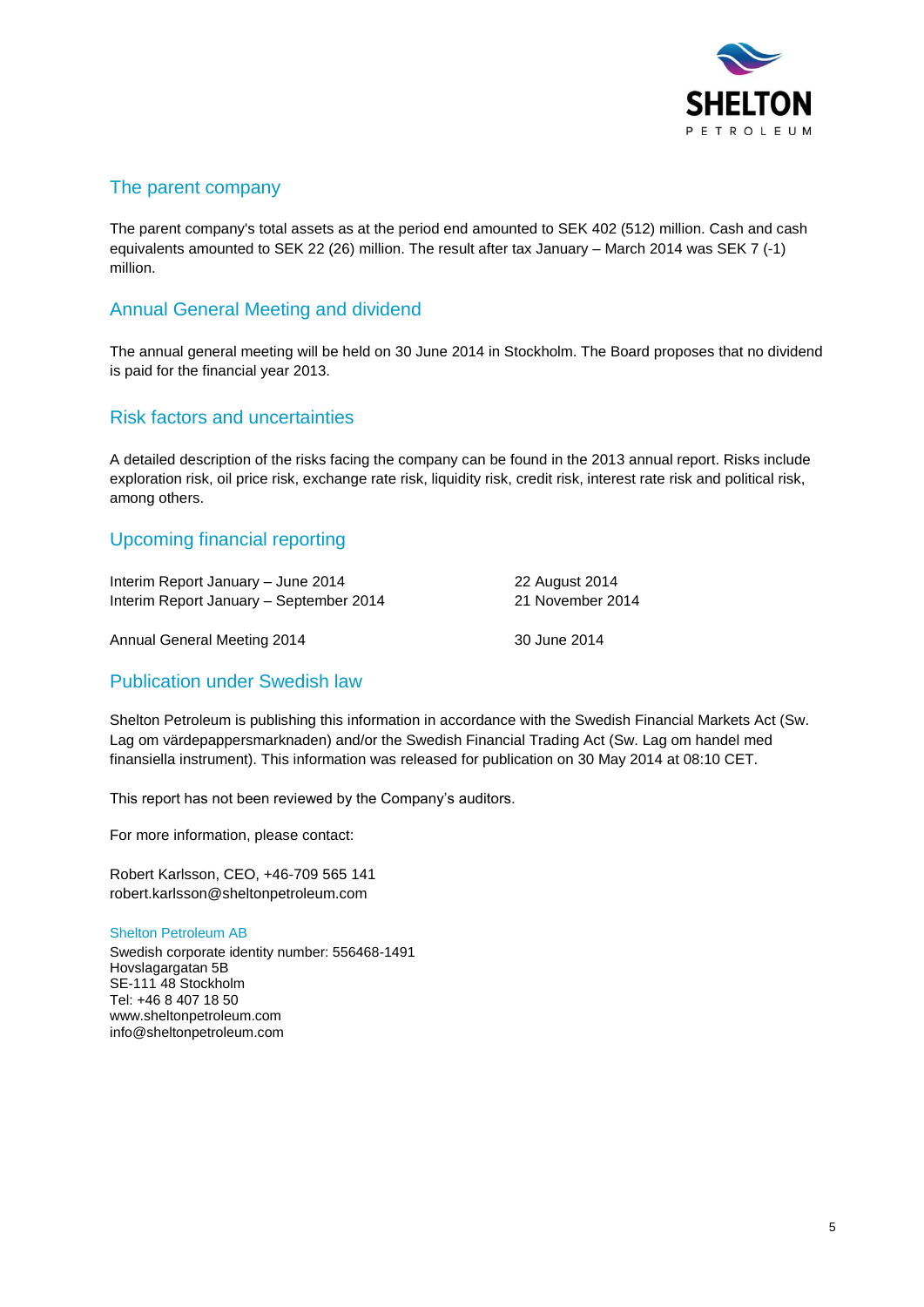

# About Shelton Petroleum

Shelton Petroleum is a Swedish company focused on exploring and developing concessions in Russia and the resource-rich basins of Ukraine. In Russia, the company holds three licenses in the Volga-Urals area in Bashkiria and has commenced production on the Rustamovskoye field after a successful exploration program. In Ukraine, Shelton Petroleum's wholly owned subsidiary has a joint venture with Ukrnafta and Chornomornaftogaz, two leading Ukrainian oil and gas companies. The Shelton Petroleum share is traded on NASDAQ OMX Stockholm under the symbol SHEL B.

# Shelton Petroleum's exploration and production portfolio

|                            |           | Primary |                          | <b>Reserves</b>          |    | <b>Resource</b>          | Working  |                |
|----------------------------|-----------|---------|--------------------------|--------------------------|----|--------------------------|----------|----------------|
| <b>Production onshore</b>  | Geography | product | 1P                       | 2P                       | 3P | potential                | interest | <b>Partner</b> |
| Rustamovskoye              | Russia    | Oil     |                          |                          | 6  | 43                       | 100%     |                |
| Lelyaki                    | Ukraine   | Oil     |                          | 8                        | 8  | $\overline{\phantom{a}}$ | 45%      | Ukrnafta       |
|                            |           |         |                          |                          |    |                          |          |                |
| <b>Exploration onshore</b> |           |         |                          |                          |    |                          |          |                |
| Aysky*                     | Russia    | Oil     |                          | $\overline{\phantom{a}}$ |    |                          | 100%     |                |
| Suyanovskoye               | Russia    | Oil     | $\overline{\phantom{a}}$ | $\overline{\phantom{a}}$ |    |                          | 100%     |                |

Aysky and Suyanovskoye were added to the portfolio in autumn 2009 and have not yet been subject to an independent Western audit The independent seismic service company Udmurtgeofizika estimated Russian C1+C2 reserves and C3 resources to amount to 12 and 10 million recoverable barrels of oil respectively, based on Shelton Petroleum's seismic program and wells drilled during the Soviet era.

| <b>Exploration offshore</b> |                   |           |                              |                          |                              |     |     |     |
|-----------------------------|-------------------|-----------|------------------------------|--------------------------|------------------------------|-----|-----|-----|
| Arkhangelskoye              | Ukraine Black Sea | Gas & NGL | $\qquad \qquad \blacksquare$ | $\sim$                   |                              | 130 | 50% | CNG |
| Biryucha                    | Ukraine Azov Sea  | Gas       |                              | $\overline{\phantom{0}}$ | $\qquad \qquad \blacksquare$ | 166 | 50% | CNG |
| North Kerchenskoye          | Ukraine Azov Sea  | Gas       |                              | $\overline{\phantom{0}}$ | $\overline{\phantom{a}}$     |     | 50% | CNG |

All reserves and resources in the tables are in million barrels of oil equivalent net to Shelton Petroleum. Reserves are based upon assessment carried out in year 2009 by Trimble Engineering Associates and AGR TRACS International Consultancy Ltd.

# Note on the reserves and resources calculation

Reserves are based upon assessment carried out by Trimble Engineering Associates and AGR TRACS International Consultancy Ltd. The calculations have been derived in accordance with the Canadian Oil and Gas Evaluation Handbook and have been compiled in cooperation with the Society of Petroleum Evaluation Engineers [\(www.spee.org\)](http://www.spee.org/) and the Canadian Institute of Mining, Metallurgy & Petroleum (Petroleum Society). Resources have been estimated by AGR TRACS. Resources have a lower probability of extraction than reserves. All estimates are based upon information as of 30 September 2009. Reserves and resources refer to the amounts of oil and gas attributable to Shelton Petroleum's share in the fields where the company conducts joint operations via joint ventures and joint investment agreements. Amounts are reported in millions of barrels of oil equivalent. Aysky and Suyanovskoye are two exploration licenses that lie immediately next to Rustamovskoye. Drilling during the Soviet era has confirmed the presence of oil in these fields, and the company has begun an exploration program on these blocks. These licenses were acquired during the fall of 2009 and were not included in the reserve studies.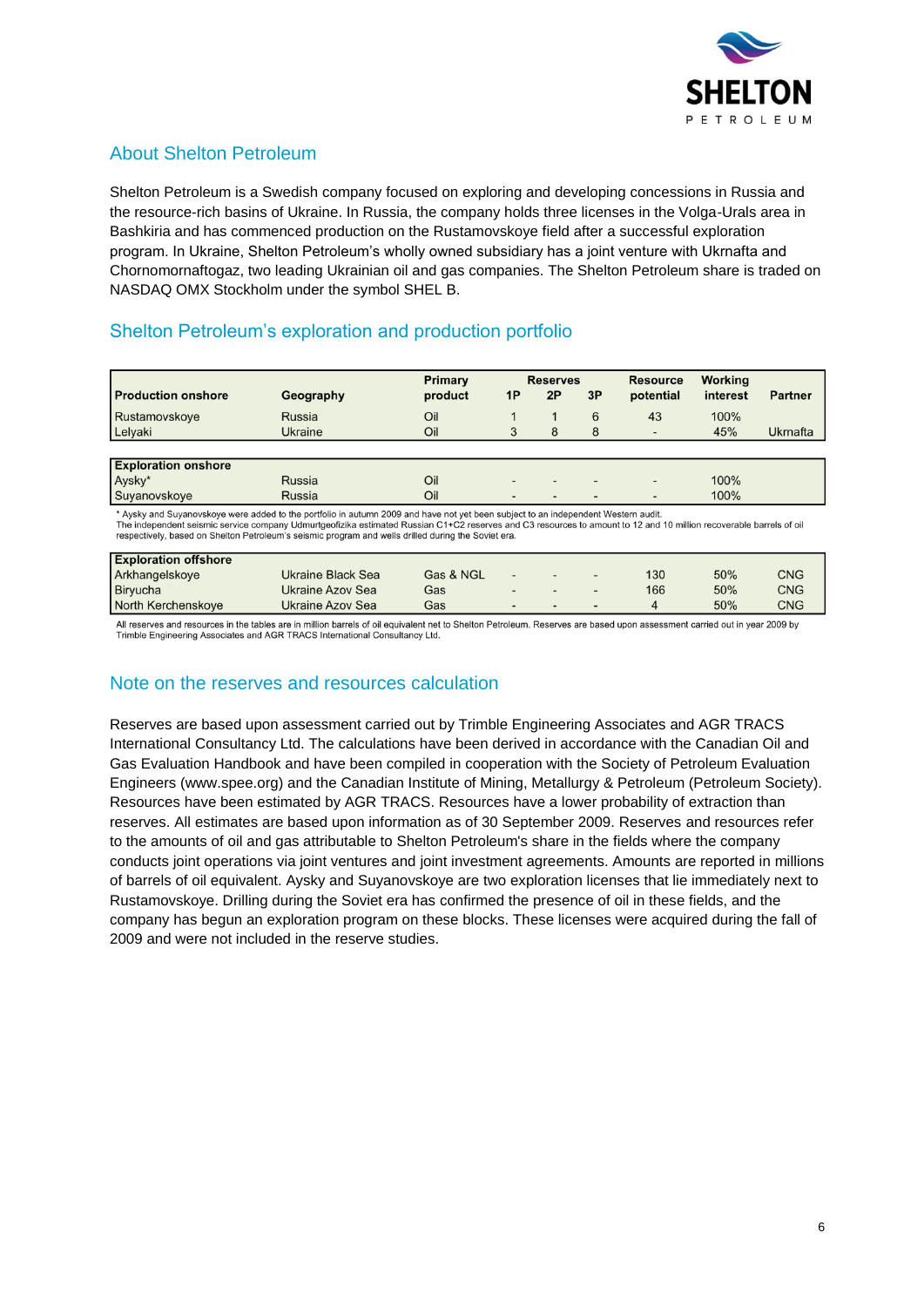

## **CONDENSED CONSOLIDATED STATEMENT OF COMPREHENSIVE INCOME**

| <b>SEK thousand</b>                                                | <b>Note</b> | Jan-Mar<br>2014 | Jan-Mar<br>2013 | Jan-Dec<br>2013 |
|--------------------------------------------------------------------|-------------|-----------------|-----------------|-----------------|
|                                                                    |             |                 |                 |                 |
| Net revenue<br>Other revenue                                       |             | 31 507<br>21    | 22 835<br>23    | 108 802<br>262  |
|                                                                    |             |                 |                 |                 |
| <b>Total revenue</b>                                               |             | 31 528          | 22 858          | 109 064         |
| Work performed by the company for its own use and<br>capitalized   |             | 754             | 996             | 3 9 9 3         |
| Raw material and consumables                                       |             | $-16223$        | $-111185$       | -55 183         |
| Personnel costs                                                    |             | $-2810$         | $-3255$         | $-11611$        |
| Other external expenses                                            |             | $-3348$         | $-3039$         | $-13875$        |
| Depreciation                                                       |             | $-906$          | $-555$          | $-2878$         |
| <b>Operating expenses</b>                                          |             | $-23287$        | $-18034$        | $-83547$        |
| <b>Operating profit</b>                                            |             | 8 9 9 5         | 5820            | 29 510          |
| Financial income                                                   |             | 230             | 61              | 925             |
| Financial expenses                                                 |             | $-285$          | $-117$          | $-13065$        |
| <b>Total financial items</b>                                       |             | $-55$           | -56             | $-12140$        |
| <b>Profit before tax</b>                                           |             | 8 9 4 0         | 5 7 64          | 17 370          |
| Income tax                                                         | 4           | $-1741$         | $-2044$         | -4 968          |
| Profit for the period                                              |             | 7 199           | 3720            | 12 402          |
|                                                                    |             |                 |                 |                 |
| Other comprehensive income<br>Financial assets at fair value       | 5           | 9 9 9 5         | 2 5 3 8         | 16 400          |
| <b>Translation differences</b>                                     |             | $-51813$        | $-1666$         | -9 779          |
|                                                                    |             |                 |                 |                 |
| Total items which may be re-classified to<br>result for the period |             | -41818          | 872             | 6 6 21          |
| Total other comprehensive income                                   |             | $-41818$        | 872             | 6 6 21          |
| Total comprehensive income for the period                          |             | $-34619$        | 4 5 9 2         | 19 023          |
| Earnings per share                                                 |             | 0,55            | 0,35            | 1,14            |
| Earnings per share after dilution                                  |             | 0,53            | 0,35            | 1,13            |
| Average number of shares                                           |             | 13 096 799      | 10 640 588      | 10 911 656      |
| Average number of shares after dilution                            |             | 14 597 751      | 10 640 588      | 10 972 019      |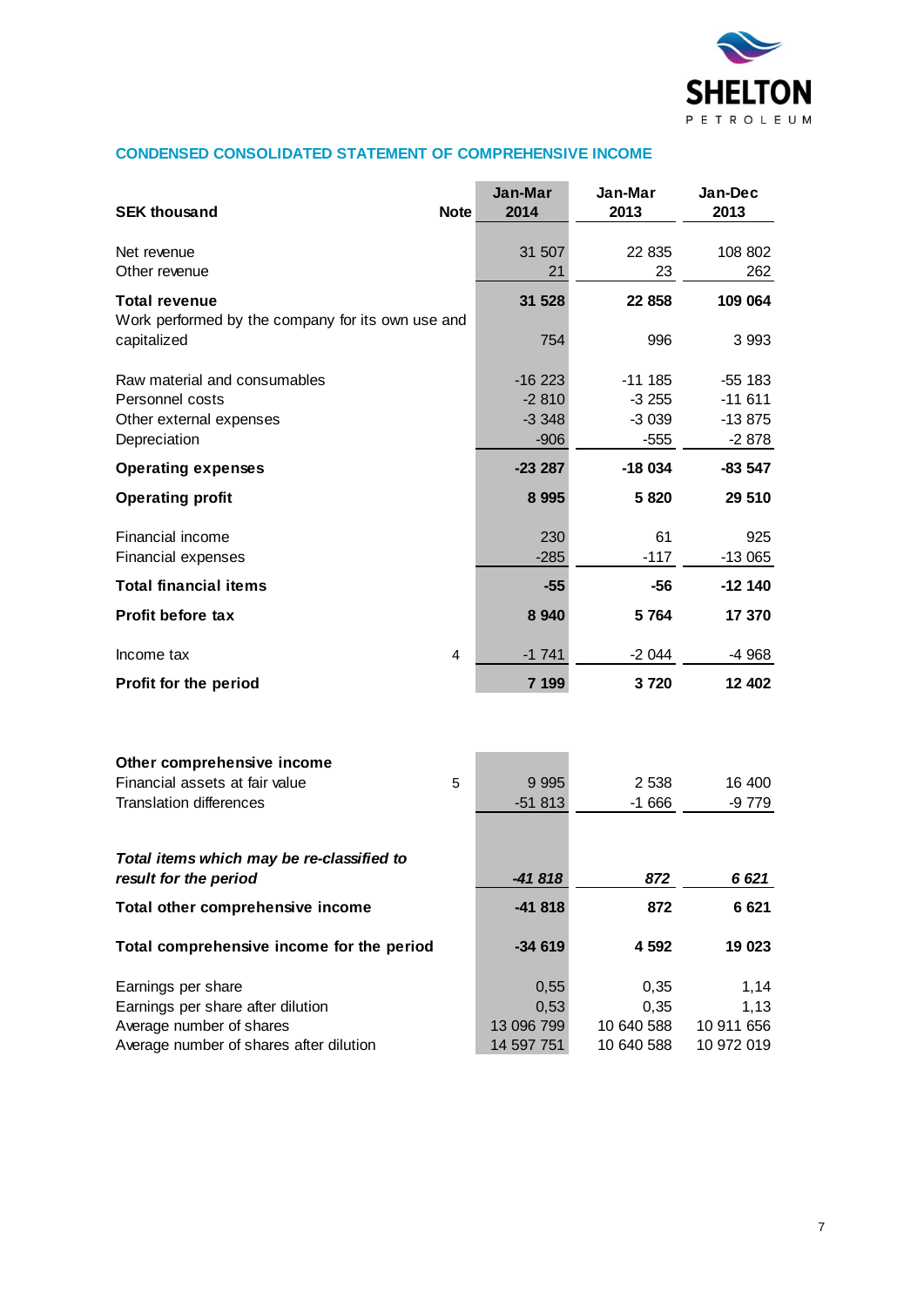

## **CONDENSED CONSOLIDATED STATEMENT OF FINANCIAL POSITION**

| <b>SEK thousand</b>                                                                                                  | <b>Note</b> | <b>Mar 31</b><br>2014                          | Mar 31<br>2013                              | <b>Dec 31</b><br>2013                     |
|----------------------------------------------------------------------------------------------------------------------|-------------|------------------------------------------------|---------------------------------------------|-------------------------------------------|
| <b>ASSETS</b>                                                                                                        |             |                                                |                                             |                                           |
| <b>Non-current assets</b>                                                                                            |             |                                                |                                             |                                           |
| Goodwill<br>Exploration and evaluation assets<br>Oil and gas assets<br>Other fixed assets<br><b>Financial assets</b> | 5           | 6807<br>73 855<br>180 236<br>1 0 2 0<br>80 415 | 6807<br>72 464<br>178 361<br>1453<br>26 040 | 6807<br>79 574<br>211 219<br>1 2 1 5<br>0 |
| <b>Total non-current assets</b>                                                                                      |             | 342 333                                        | 285 125                                     | 298 815                                   |
| <b>Current assets</b>                                                                                                |             |                                                |                                             |                                           |
| Inventory<br>Other short-term receivables<br>Cash on blocked account<br>Cash and cash equivalents                    |             | 93<br>55 179<br>27 760                         | 200<br>44 702<br>23 031                     | 128<br>63 548<br>185 818<br>33 7 29       |
| <b>Total current assets</b>                                                                                          |             | 83 032                                         | 67933                                       | 283 223                                   |
| <b>Total ASSETS</b>                                                                                                  |             | 425 365                                        | 353 058                                     | 582 038                                   |
| <b>EQUITY AND LIABILITIES</b>                                                                                        |             |                                                |                                             |                                           |
| <b>Equity</b>                                                                                                        |             | 352 377                                        | 275 157                                     | 318 643                                   |
| <b>Non-current liabilities</b><br>Deferred income tax liabilities<br>Other provisions                                |             | 20 764<br>323                                  | 28 092<br>350                               | 25 685<br>369                             |
| <b>Total non-current liabilities</b>                                                                                 |             | 21 087                                         | 28 442                                      | 26 054                                    |
| <b>Current liabilities</b><br>Convertible Ioan<br>Accounts payable<br>Other current liabilities                      |             | 22 274<br>16 498<br>13 129                     | 22 261<br>18 403<br>8795                    | 207 390<br>15 305<br>14 646               |
| <b>Total current liabilities</b>                                                                                     |             | 51 901                                         | 49 459                                      | 237 341                                   |
| <b>Total EQUITY AND LIABILITIES</b>                                                                                  |             | 425 365                                        | 353 058                                     | 582 038                                   |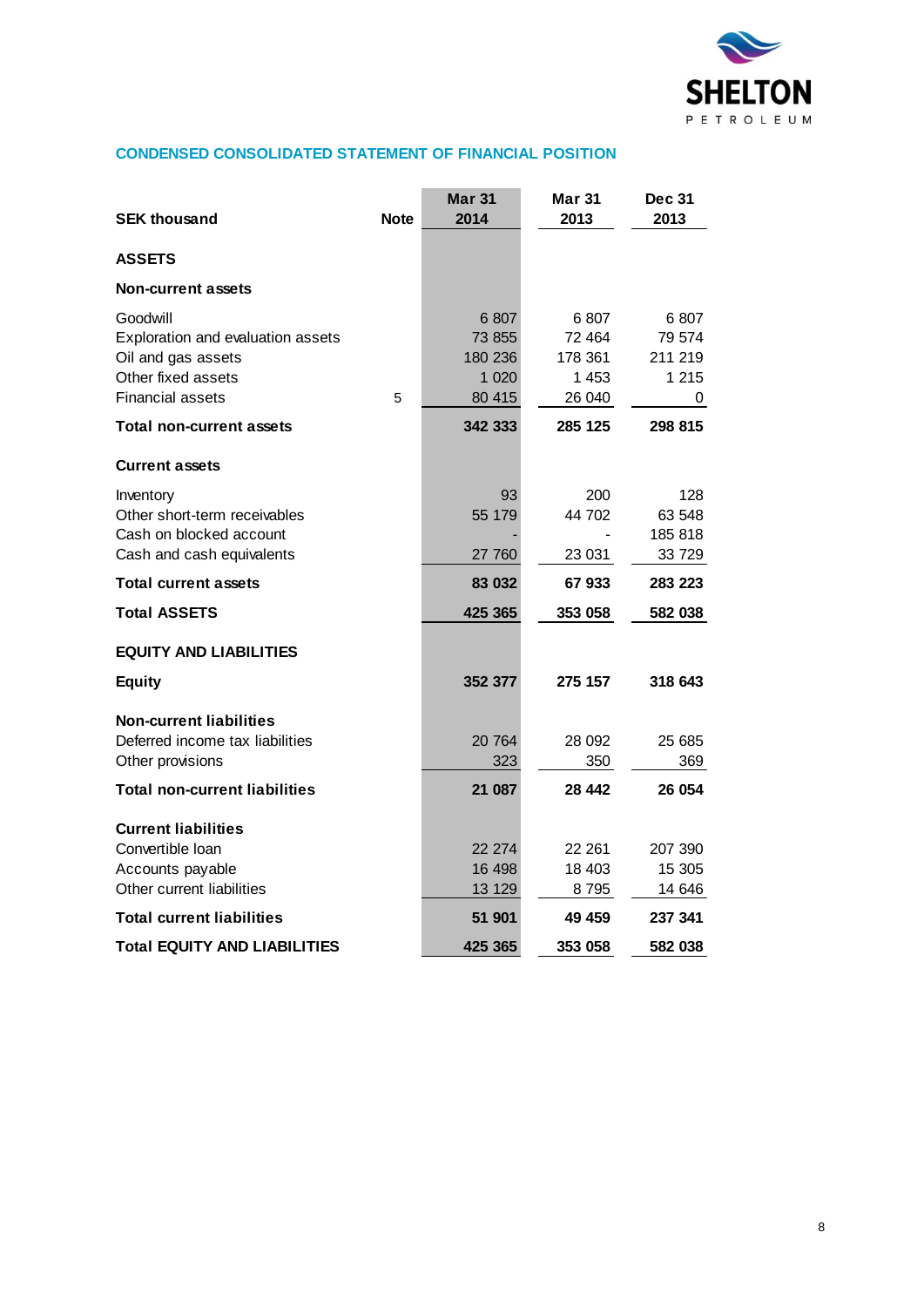

## **CONDENSED CONSOLIDATED STATEMENT OF CASH FLOW**

| <b>SEK thousand</b>                                  | Jan-Mar<br>2014 | Jan-Mar<br>2013 | Jan-Dec<br>2013 |
|------------------------------------------------------|-----------------|-----------------|-----------------|
|                                                      |                 |                 |                 |
| Cash flow from operating activities                  | 5 1 3 5         | 2 0 8 4         | 3837            |
| Cash flow from investing activities                  | $-10239$        | $-9760$         | $-29250$        |
| Cash flow from financing activities                  |                 | 0               | 28 536          |
| Cash flow for the period                             | $-5104$         | $-7676$         | 3 1 2 3         |
| Cash and cash equivalents at beginning of the period | 33 729          | 30 764          | 30 764          |
| Cash flow for the period                             | $-5, 104$       | $-7676$         | 3 1 2 3         |
| Exchange differences in cash and cash equivalents    | $-865$          | -57             | $-158$          |
| Cash and cash equivalents at end of the period       | 27 760          | 23 031          | 33 729          |

## **CONDENSED CONSOLIDATED STATEMENT OF CHANGES IN EQUITY**

| <b>SEK thousand</b>                       | 2014     | 2013    |
|-------------------------------------------|----------|---------|
| <b>Opening balance January 1</b>          | 318 643  | 270 565 |
| Total comprehensive income for the period | $-34619$ | 4 5 9 2 |
| Share issue                               | 68 353   |         |
| <b>Closing balance March 31</b>           | 352 377  | 275 157 |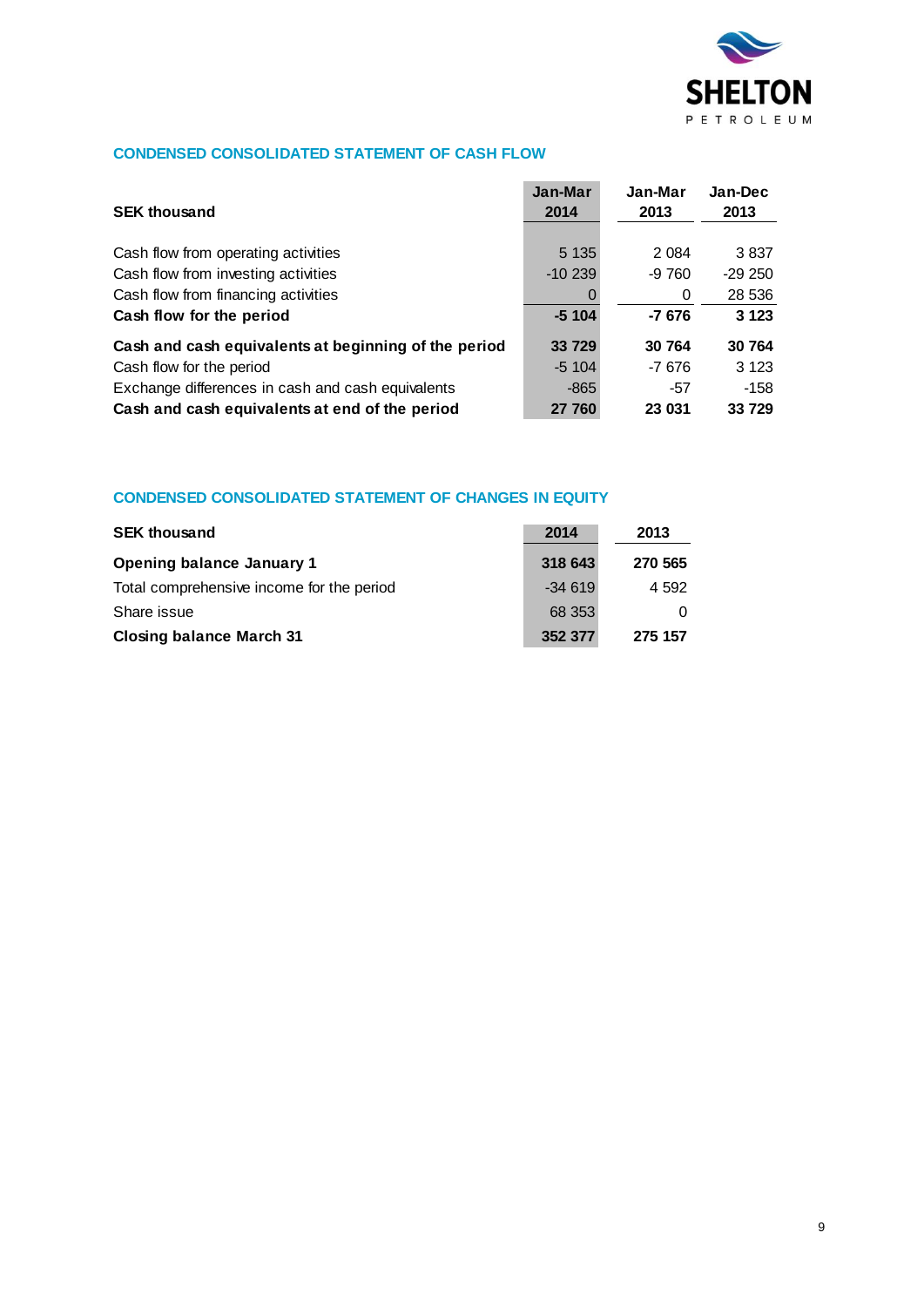

## **CONDENSED PARENT COMPANY INCOME STATEMENT**

| <b>SEK thousand</b>                        | <b>Note</b> | Jan-Mar<br>2014    | Jan-Mar<br>2013     | Jan-Dec<br>2013   |
|--------------------------------------------|-------------|--------------------|---------------------|-------------------|
| Net revenue                                |             | 173                | 120                 | 480               |
| <b>Total revenue</b>                       |             | 173                | 120                 | 480               |
| Personnel costs<br>Other external expenses |             | $-1222$<br>$-1862$ | $-1587$<br>$-1.359$ | -4 901<br>$-6188$ |
| <b>Operating results</b>                   |             | $-2911$            | $-2826$             | $-10609$          |
| <b>Financial items</b>                     | 5           | 10 239             | 2 2 7 4             | 4 4 5 5           |
| Result before tax                          |             | 7 3 2 8            | $-552$              | $-6$ 154          |
| Income tax                                 |             | 29                 | 35                  | 132               |
| <b>Result for the period</b>               |             | 7 357              | -517                | $-6022$           |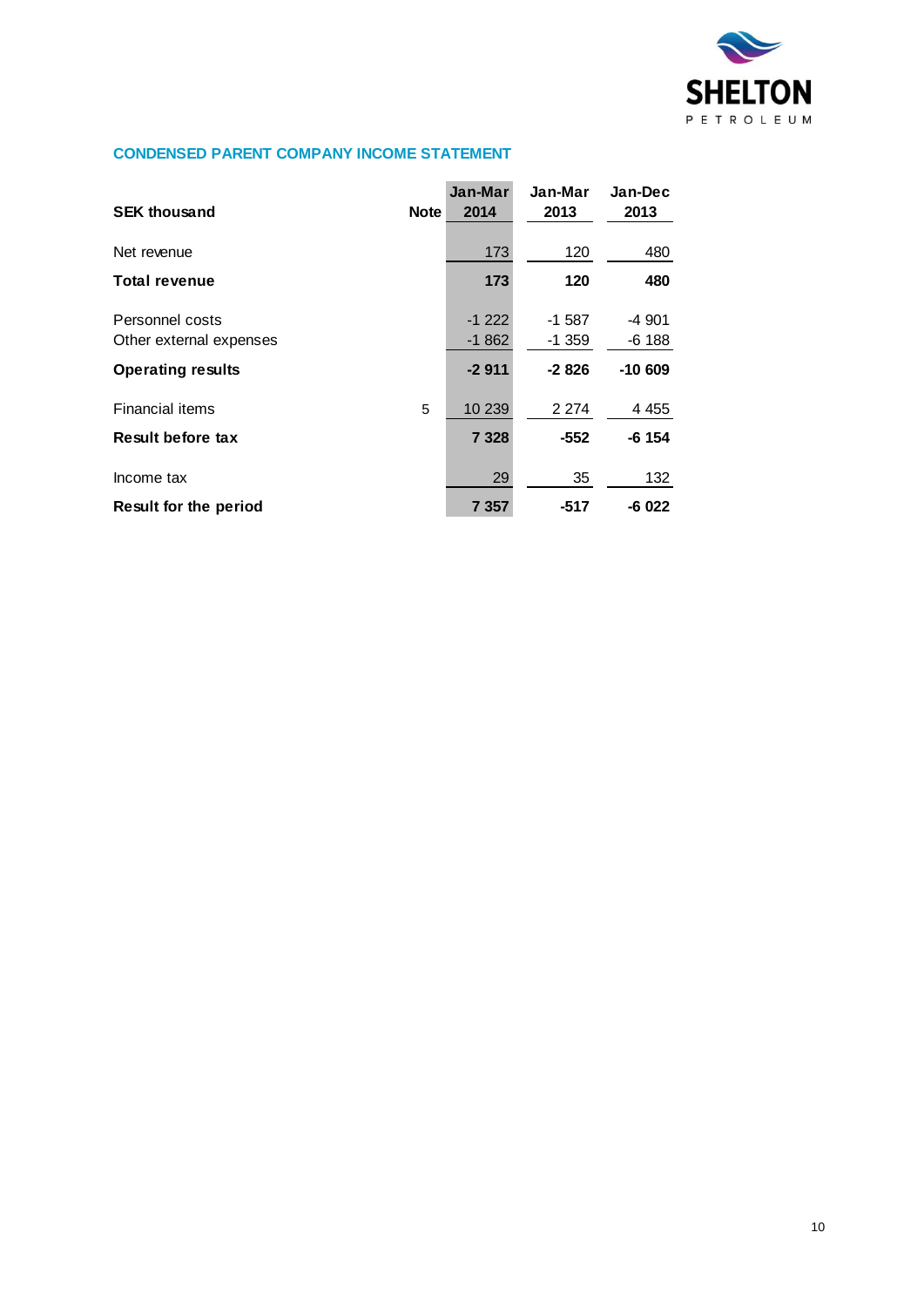

## **CONDENSED PARENT COMPANY BALANCE SHEET**

|                                      |             | <b>Mar 31</b> | <b>Dec 31</b> |
|--------------------------------------|-------------|---------------|---------------|
| <b>SEK thousand</b>                  | <b>Note</b> | 2014          | 2013          |
| <b>ASSETS</b>                        |             |               |               |
| <b>Non-current assets</b>            |             |               |               |
| Financial assets                     | 5           | 366 138       | 287 815       |
| <b>Total non-current assets</b>      |             | 366 138       | 287 815       |
| <b>Current assets</b>                |             |               |               |
| Other receivables                    |             | 13 400        | 12 803        |
| Cash on block account                |             | 0             | 185 818       |
| Cash and cash equivalents            |             | 22 168        | 25 958        |
| <b>Total current assets</b>          |             | 35 568        | 224 579       |
| <b>Total ASSETS</b>                  |             | 401 706       | 512 394       |
| <b>EQUITY AND LIABILITIES</b>        |             |               |               |
| <b>Equity</b>                        |             | 374 991       | 299 281       |
| <b>Non-current liabilities</b>       |             |               |               |
| Deferred income tax liabilities      |             | 30            | 59            |
| <b>Total non-current liabilities</b> |             | 30            | 59            |
| <b>Current liabilities</b>           |             |               |               |
| Convertible Ioan                     |             | 22 274        | 207 390       |
| Other liabilities                    |             | 4 4 1 1       | 5 6 64        |
| <b>Total current liabilities</b>     |             | 26 685        | 213 054       |
| <b>Total EQUITY AND LIABILITIES</b>  |             | 401 706       | 512 394       |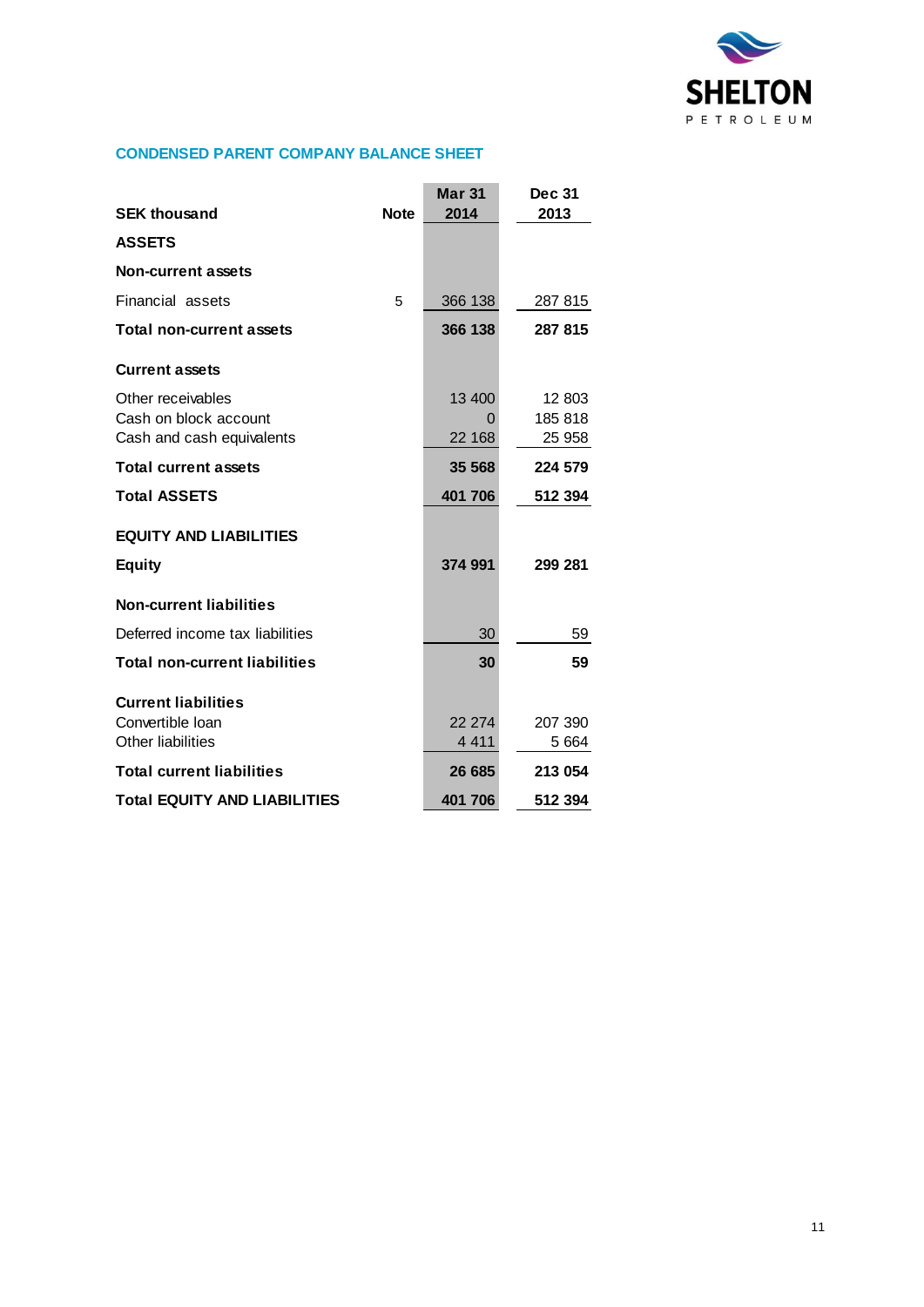

# Notes to the financial statements

#### **Note 1. Information about the company**

Shelton Petroleum AB (publ), with Swedish corporate identity number 556468-1491 and registered office in Stockholm, Sweden, is listed on NASDAQ OMX Stockholm under the ticker SHEL B. The company's and its subsidiaries' operations are described under "About Shelton Petroleum" herein.

### **Note 2. Accounting principles**

The interim report for the period ended 31 March 2014 has been prepared in accordance with IAS 34 and the Swedish Annual Reports Act (Sw. *Årsredovisningslagen*). The consolidated financial statements have been prepared in accordance with International Financial Reporting Standards (IFRS) as adopted by the EU and the Swedish Annual Reports Act. The parent company's financial statements have been prepared in accordance with the Swedish Annual Reports Act and the recommendation RFR 2 "Financial Reporting for Legal Entities" issued by the Swedish Financial Reporting Board (Sw. *Rådet för finansiell rapportering*).

The same accounting principles have been applied during the period as were applied during the financial year 2013 and in the way they were described in the 2013 annual report. No new or revised standards, interpretations or amendments adopted by the EU had an effect on the group. No acquisitions were made during the accounting period.

The interim report does not contain all the information that appears in the annual report and, accordingly, the interim report should be read in conjunction with the 2013 annual report.

### **Note 3. Fair value**

Financial instruments are classified in the following categories:

|                                | <b>Mar 31</b><br>2014 | Dec 31<br>2013 |
|--------------------------------|-----------------------|----------------|
| Loans and accounts receivable  | 71 016                | 268 483        |
| Financial assets at fair value | 80 415                |                |
| <b>Total assets</b>            | 151 431               | 268 483        |
| Other financial liabilities    | 38772                 | 223 067        |
| <b>Total liabilities</b>       | 38 772                | 223 067        |

The reported values equal, in all material respects, the fair value. Shelton Petroleum has not offset any financial assets and liabilities and has no agreements that allows set-off.

#### **Note 4. Income tax**

The company reports income tax expense of SEK 2 (2) million. The income tax is primarily related to corporate profits tax on the operations in Ukraine. It also contains changes in deferred taxes.

#### **Note 5. Financial assets**

As of 31 March 2014 Shelton Petroleum held 10,051,912 shares in Petrogrand corresponding to 28.4% of the shares and votes. Shelton Petroleum does not have any representation on the board of directors in Petrogrand and does not have any influence over Petrogrand in any other way. Shelton Petroleum therefore classified the shares in Petrogrand as financial assets at fair value, instead of accounting for the shares using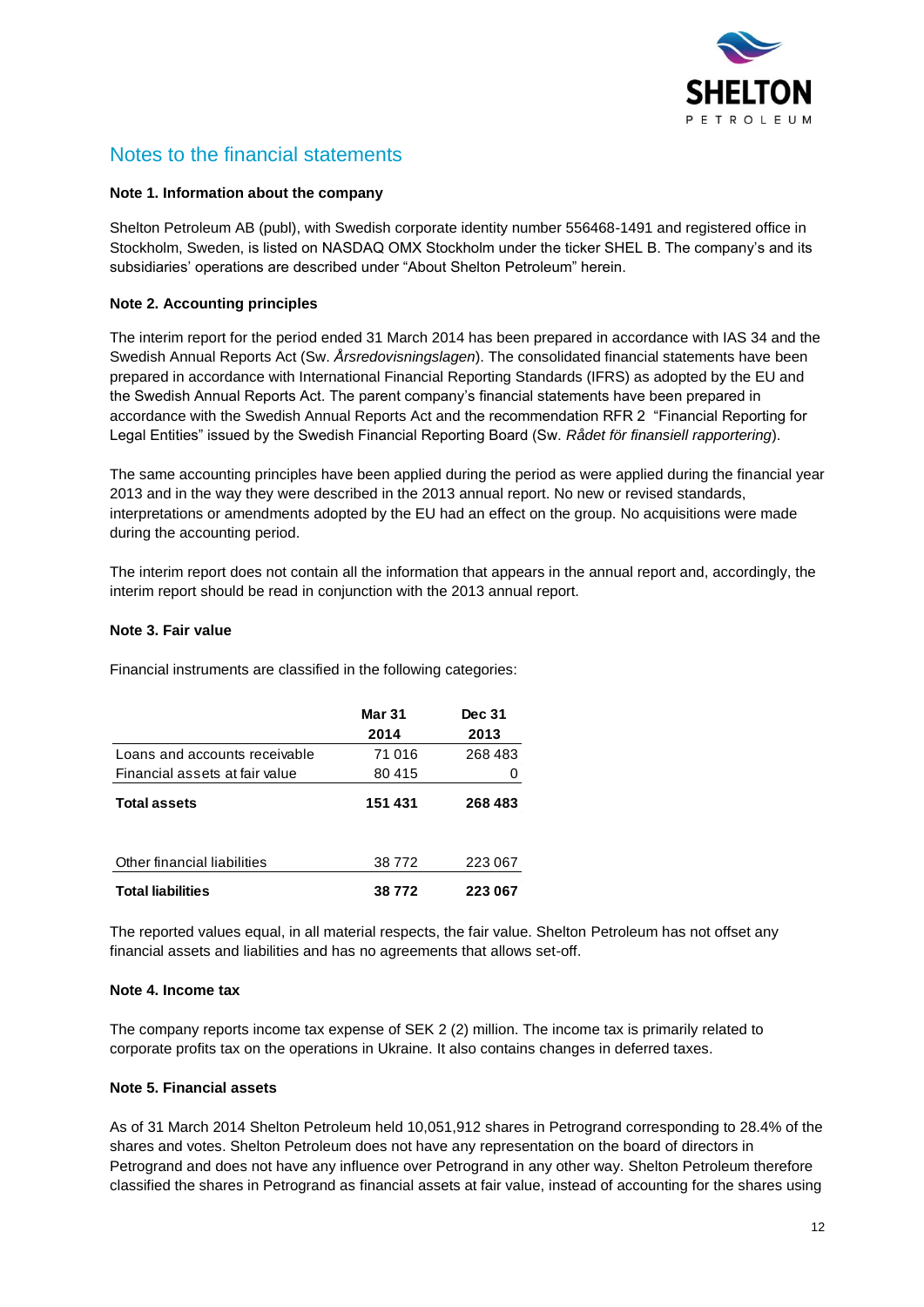

the equity method. The unrealized gain on the shares, SEK 10 million, is reported in other comprehensive income in the consolidated statement of comprehensive income and in financial items in the income statement of the parent company.

### **Note 6. Related party transactions**

The company is party to a consultancy agreement with a company in which Richard N. Edgar (director) is one of several partners. The hourly-based agreement includes technical expertise.

### **Note 7. Exchange rates**

The following exchange rates have been used when translating the financial statements of foreign operations in the respective periods presented in this report.

|            | Q1 2014                              |                 | Q1 2013                              |                 |                                      | 2013            |
|------------|--------------------------------------|-----------------|--------------------------------------|-----------------|--------------------------------------|-----------------|
|            | <b>Balance</b><br>sheet<br>date rate | Average<br>rate | <b>Balance</b><br>sheet<br>date rate | Average<br>rate | <b>Balance</b><br>sheet<br>date rate | Average<br>rate |
| 1 Euro     | 8,95                                 | 8,86            | 8,34                                 | 8,50            | 8,94                                 | 8,65            |
| 1 USD      | 6,51                                 | 6,46            | 6,51                                 | 6,43            | 6,51                                 | 6,51            |
| 1 CAD      | 5,89                                 | 5,86            | 6,41                                 | 6,38            | 6,07                                 | 6,33            |
| 100 Rubles | 18,26                                | 18,44           | 20,99                                | 21,16           | 19,85                                | 20,46           |
| 100 Hrywia | 59,26                                | 73,55           | 81,61                                | 80,51           | 81,32                                | 81,49           |

### **Note 8. Segment reporting**

The group is organized in and managed from geographical regions. These correspond to the operating segments for which information is reported and followed up on by the management of the company. Operating segments per geographical region include all local reporting entities within each respective region. The operating segments apply the same accounting principles as the group. The operating segments' revenue, expenses and assets include items directly attributable to the segment and items that can be allocated to a specific operating segment in a reasonable and reliable way.

Sale of oil is accounted for as externally reported revenue for the operating segments. Internally reported revenue consists of invoiced expenses for intra-group services. The arm's length principle is applied and market price considered when transactions are made between operating segments. Group management follows up the profit or loss measure "operating result".